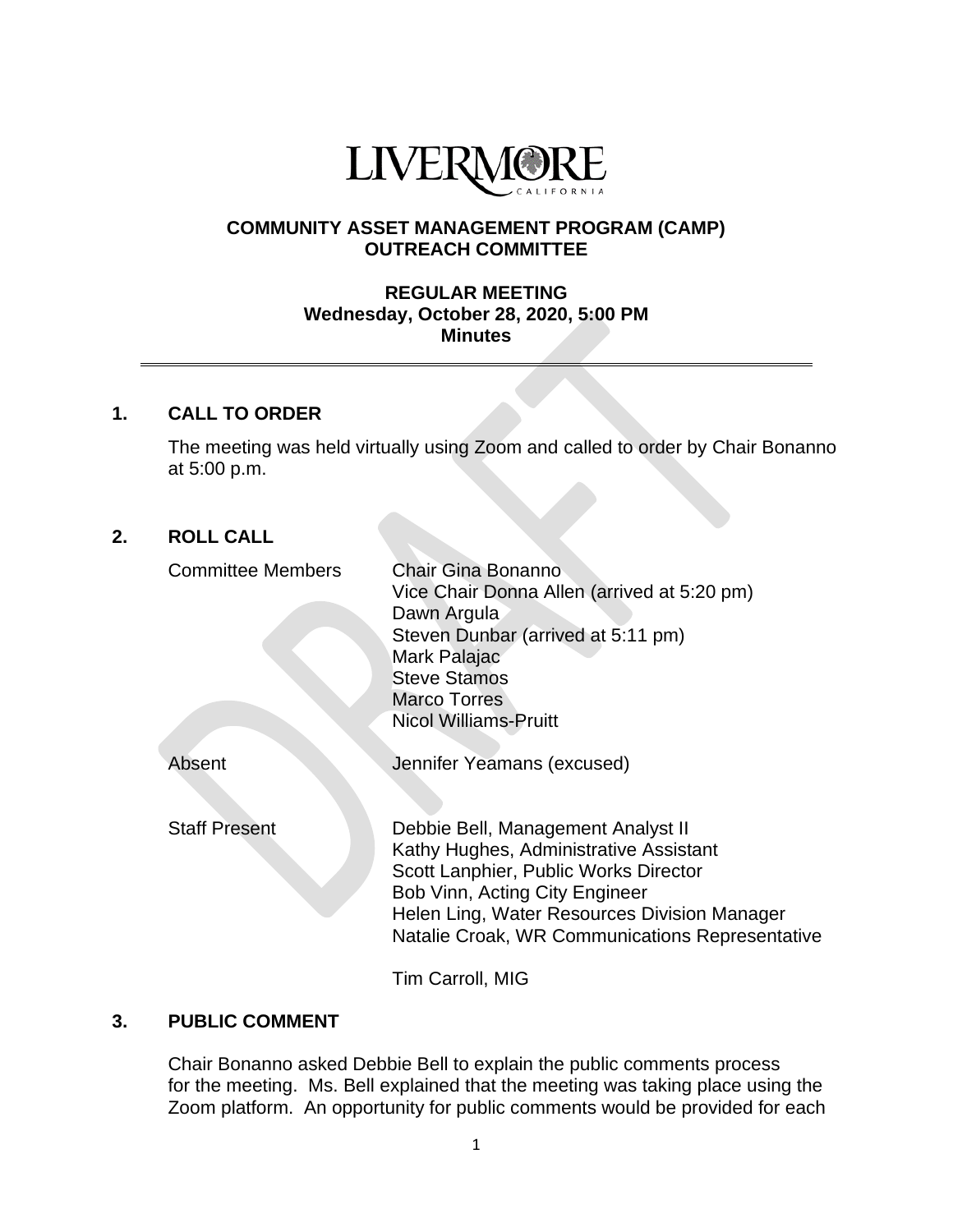agenda item. Comments were to be submitted using the Zoom Q&A feature. Comments using the Chat feature would not be accepted. Comments were limited to one per person for each agenda item. Each comment should begin with the agenda item number and were limited to no more than 500 words. She explained that if more than one comment was submitted by a single person for a single item, only the last statement would be read into the record. The public comment period for each item would end when the Chair closes the comment period, and no additional comments would be read for that item.

There were no public comments for items not on the agenda.

# **4. APPROVAL OF MINUTES**

ON A MOTION BY COMMITTEE MEMBER ARGULA, SECONDED BY COMMITTEE MEMBER PALAJAC, CARRIED ON A 6-0 VOTE (COMMITTEE MEMBERS DUNBAR AND ALLEN WERE NOT PRESENT FOR VOTE) THE AUGUST 26, 2020 MINUTES WERE APPROVED AS SUBMITTED.

# **5. REPORT ON OLD BUSINESS**

None.

## **6. NEW BUSINESS**

6.01 **Discussion Regarding Asset Management Outreach Program Updates –** Ms. Bell shared a PowerPoint presentation with the committee. She started by reviewing the members role as Outreach Committee Members. She reminded the members that they are critical to the process and that staff is looking for their help to steer efforts in developing the Outreach Program. She said their job is to make sure the message is kept at a level that is understandable to the public. As ambassadors, she said staff will need their help in sharing the message with their respective communities and service organizations. With that in mind, she said she would like to start each meeting by asking members what they are seeing or hearing regarding asset management. Based on what others are saying, it will help staff to adjust the messaging.

Chair Bonanno mentioned she has heard several times about the perceived safety issues on East Avenue related to the crosswalks and signals. She also said she hears a lot about sidewalks and street trees.

Committee member Palajac said that he received quite a few emails from people he sent the survey to, thanking him for including them. He said the only other comments he's heard are also about sidewalks, from both homeowners and pedestrians. He's also heard about East Avenue, saying that would be controversial, because making it safer for bikes could impede the traffic flow.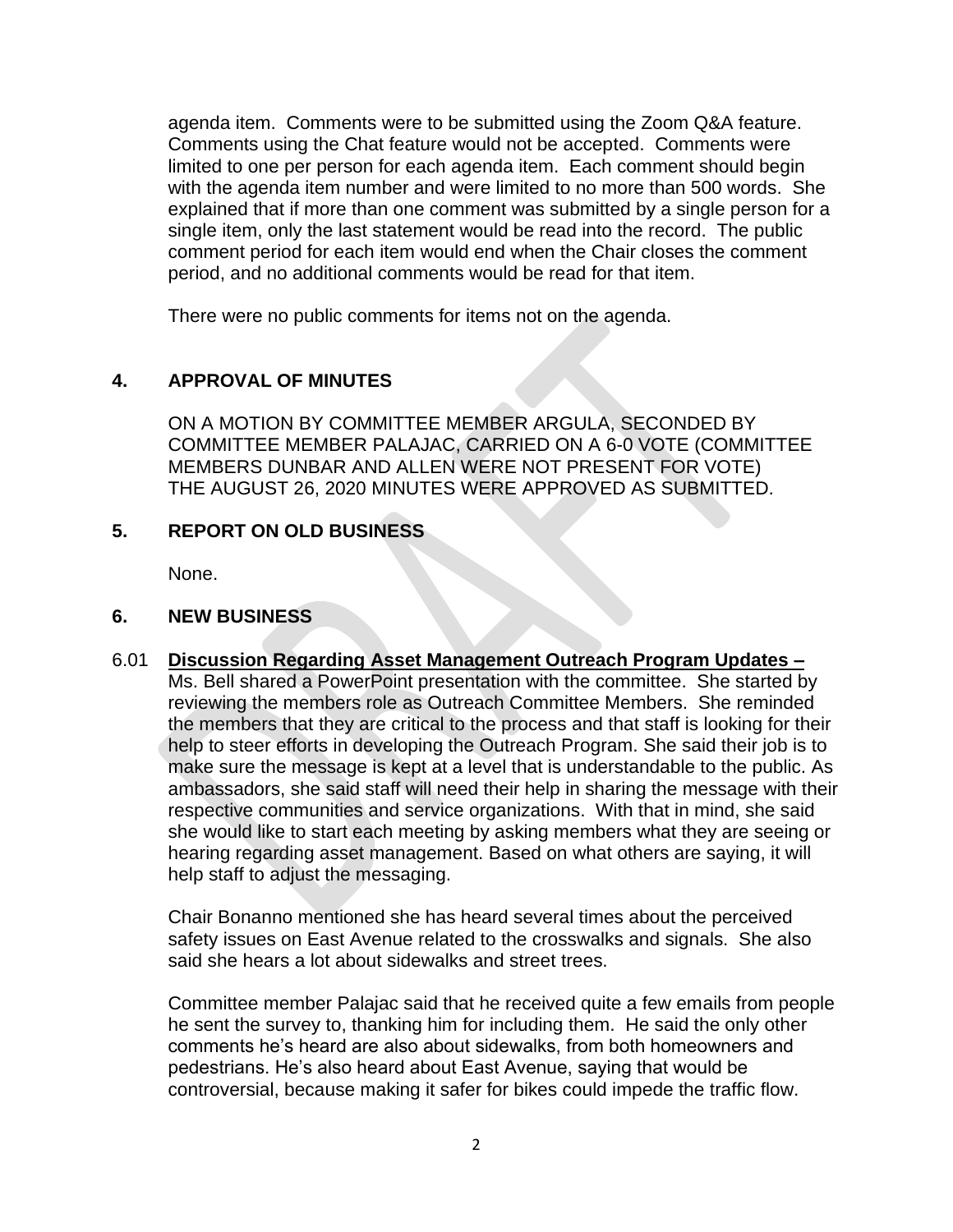Committee member Stamos received a lot of positive feedback from people who took the survey. They thought it was a great idea and appreciated that their voices would be heard. He mentioned that with more people working from home, there's a lot more interest in infrastructure and neighborhoods. He also mentioned an increase in erratic driving on East Avenue.

Acting City Engineer Bob Vinn said that he's heard from a number of people over the years that there is a perception that the City spends less money on infrastructure in the Springtown area than in other places in the City. He would like it if our messaging could address that.

Committee member Dunbar has heard people saying that a lot of money has been spent in the Downtown area. He's also heard people complaining about the paving on Livermore Avenue and asking why it couldn't have been done during the shutdown.

Committee member Argula also mentioned the paving project. She said it's nice that it's getting done but wonders how much outreach was done to warn people of the project and the delays it would cause. She also mentioned cars speeding up First Street have been interrupting the outdoor dining experience.

Chair Bonanno asked for public comments.

• Mary Perner mentioned that sewer systems are assets, asked why the paving work on South Livermore can't be done after 8:00pm, and commented that bike lanes near East Avenue are vital when thinking about climate change, air pollution, and community health. Bikes and safe walkways provide an alternative to loud, polluting, speeding cars.

Chair Bonanno closed the public comments.

Chair Bonanno asked Mr. Vinn if he could address the question on paving at night. Mr. Vinn said that in general, the City doesn't allow for work at night, because it's noisy, would disturb the nearby homeowners, and would cost more. He said the road work on major streets is scheduled during the non-peak commute hours. He said they try to post signage advising of upcoming work. He told the committee that the paving project was federally funded, and is being overseen by Caltrans, and that it took staff longer than they had hoped to get through the Caltrans approval process.

Ms. Bell then transitioned to a summary of recent accomplishments since the last meeting. She said the Asset Survey Summary was finalized and is available on the website [www.livermoreassets.net.](http://www.livermoreassets.net/) She reminded the committee that they had reviewed the draft of the survey summary and based on their feedback staff executed the following changes: the executive summary was completely revised,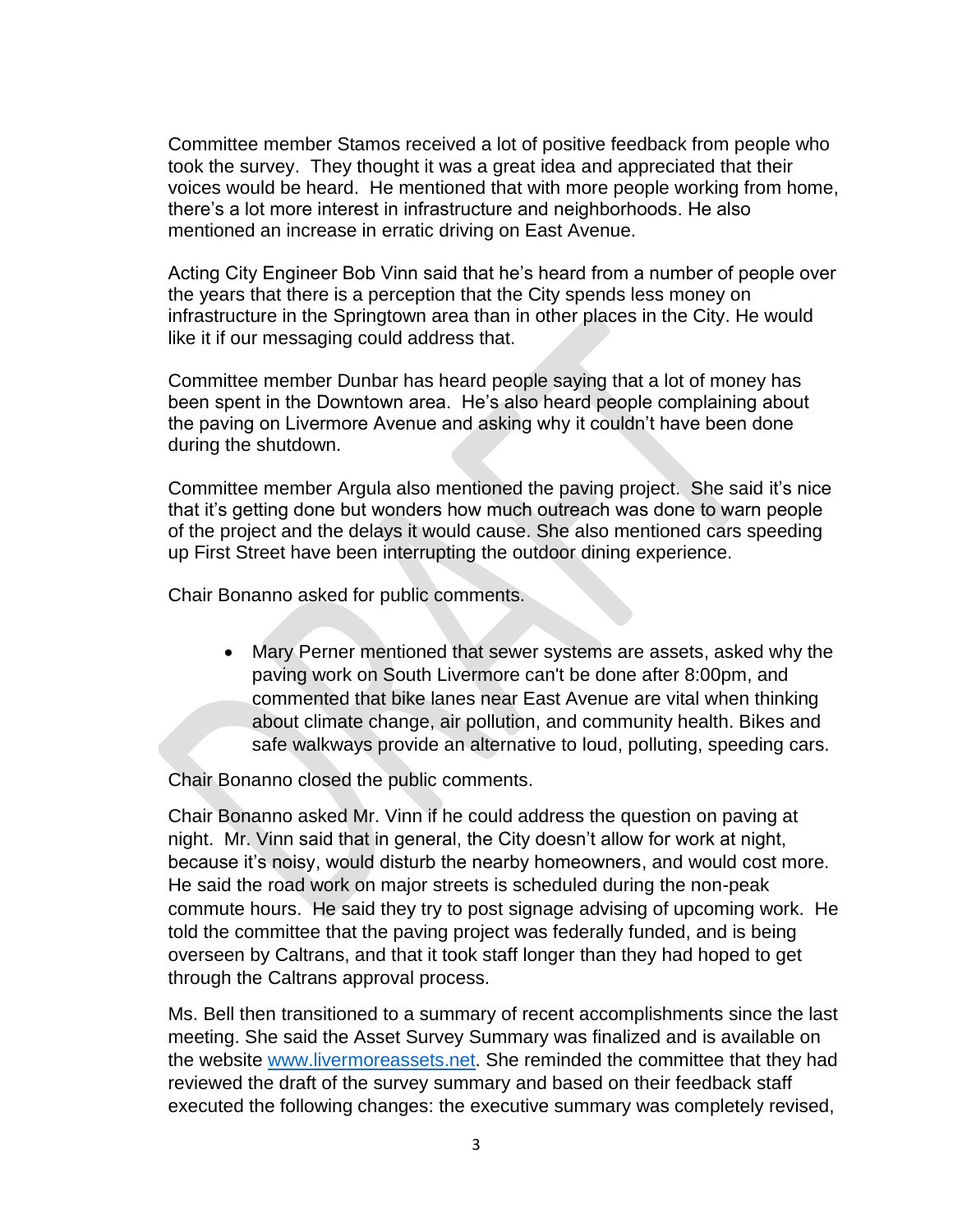and an emerging issues section was created, many charts and graphs were reformatted, responses for walls, streets and sidewalks were more clearly crosstabulated by neighborhood zone, and key takeaways were added for each of the topics.

Staff submitted an Asset Management article for the city-wide newsletter which will be mailed to all residents early November.

Staff have been working on updates to the program website [\(www.livermoreassets.net\)](http://www.livermoreassets.net/) including adding the asset survey results, an option for people to sign up for our email distribution list, and the geocache activity that will be discussed later in the meeting, has been added to the website.

Chair Bonanno mentioned that with the asset survey results online, and the timing of the newsletter, it might be a good idea to try and get an article in the Independent. She said it would be good to show the community what others in their community think are priorities with respect to the assets. She then asked the committee members for comments.

Committee member Argula said that we should reach beyond the Independent, to other publications that cover Livermore, to maximize coverage.

There were no public comments on the item.

6.02 **Discussion regarding Asset Management Animated Video-** Tim Carroll from MIG discussed the upcoming Asset Management animated video. The goal for the video was to educate people about asset management, to raise awareness for strategic choices, and to engage the public in conversation. He said that the video is intended to supplement other outreach efforts and will serve as an "evergreen" educational tool, meaning it won't be linked to a specific campaign or initiative, giving it a longer shelf life. Using that concept, he explained the structure of the video. It will introduce a traffic signal as the symbol of asset management. It will describe a signal's lifecycle stages, components and costs, and maintenance needs. It will then broaden this concept to the City's overall asset management challenges and explain how the asset management program will lead to a better future, ending with a specific call to action. The video will be animated, primarily consisting of illustrations combined with some photography to create a familiar scene that is friendly but not overly casual. The goal is to provide information in a way that is easy to understand and accessible to a wide audience. When finalized, staff will post on the City's website and social media platforms, and ask schools, community-based organizations, and CAMP committee members to distribute to their contacts.

Tim then read the draft script of the video while showing the committee slides of the type of images and iconography they would use.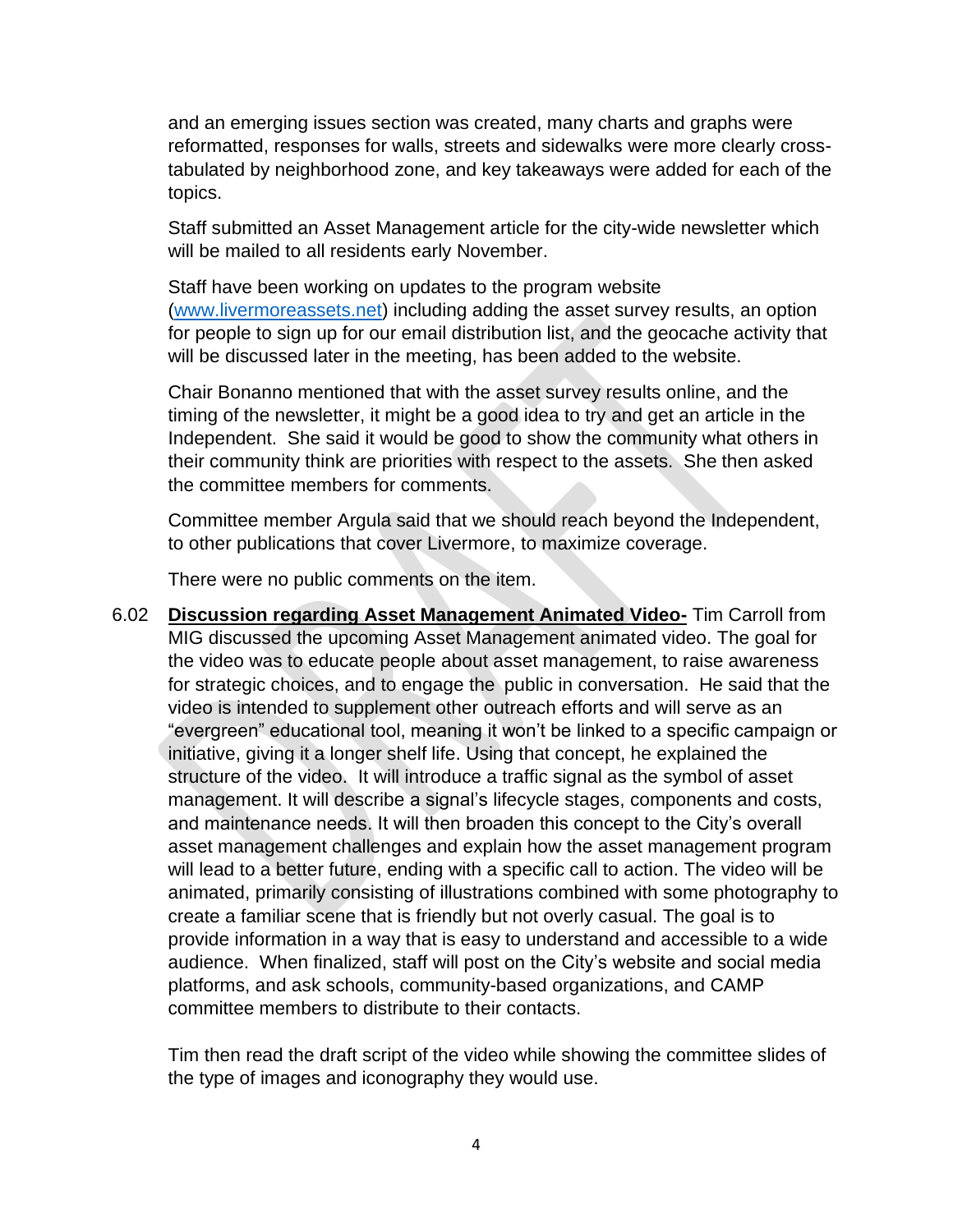Chair Bonanno opened the item for public comments. There were none.

Mr. Carroll posed several questions to the committee, asking them for their comments.

- Does the video properly convey the issues?
- Doe the tone and visual style resonate?
- Which visual metaphor do you prefer, puzzle or scale?
- What should be the call to action?
- What are other ways to distribute this video?
- Comments or suggestions?

Committee member Palajac thought the video did well in a very soothing way. He thought it applied to all assets and it was something everyone could relate to. Mr. Carroll thought that was a good point and said that MIG wanted the tone to be inspirational and positive, while acknowledging that challenges exist.

Chair Bonanno agreed that the video should not be a downer, but stressed that we have to do our job to help people understand that there are going to be difficult decisions to make, and that if we shy away from them, people are going to feel we haven't set realistic expectations. She warned against painting to rosy of a picture because there will be difficulties, especially in these times when cities are strapped for money and other needs related to COVID-19. She asked if the video would be a series of slides with narration. Mr. Carroll said it will be an animated video with a professional voiceover, and the presentation tonight was more of a storyboard. She said she assumed the \$450,000 to install a traffic signal mentioned in the video included labor, but if that wasn't the case, it should be made clear in the narration. Mr. Vinn confirmed that the cost does include design, labor, and parts for the entire intersection.

Committee member Torres suggested adding a flow chart that shows how the process starts, where the money comes from, how it's allocated, and how the decisions are made. He felt it would give people transparency in the whole process.

Committee member Argula thought the video covered all the basics. She agreed with Committee member Torres' comments, saying it was important to show where the assets come from and who is responsible for them. She also said it might be helpful to include how the City identifies its ongoing needs and where it invests its money.

Committee member Allen said the video was engaging and agreed with Chair Bonanno that it should clarify exactly what the \$450,000 includes. She thinks the City has done a great job posting on social media and thinks that referring people back to the website would be very helpful. She expressed concern about the length of the video, saying that research shows anything over two minutes will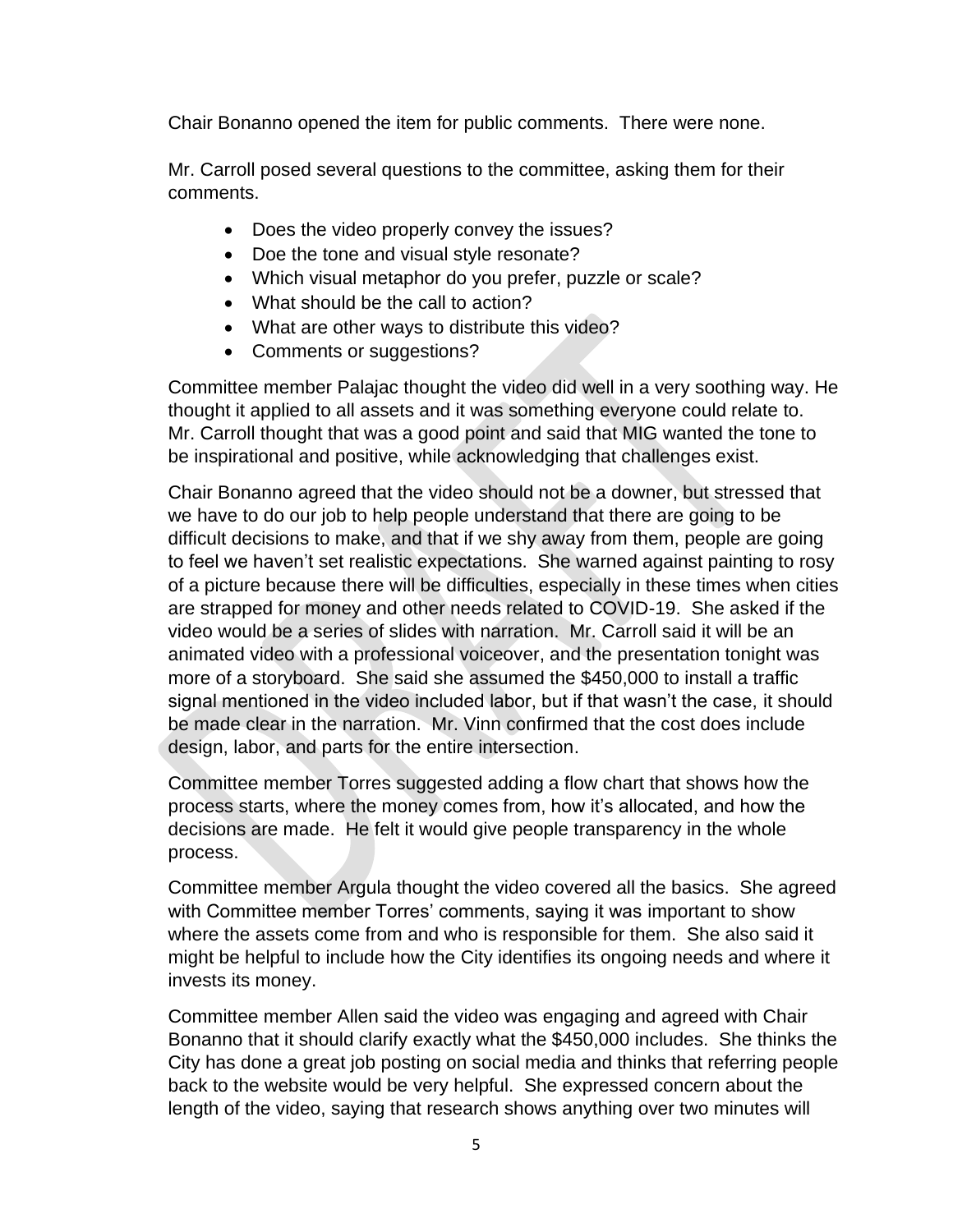make people lose interest. Mr. Carroll said their goal is to have it under two minutes for just that reason but said in some cases with detailed content videos can be as long as four minutes but that we're trying to stay at three minutes tops.

Committee member Dunbar suggested an idea for the video where there would be a picture of a blueprint, a picture of the traffic signal, and a picture of a worker installing it. He thought showing those three things would clarify that the design and installation was all included in the cost. He also said the icon animation should align with the narrative.

Mr. Carroll asked the committee's feedback on the tone and the visual style.

Committee member Dunbar said that in the beginning of the video it was Livermore specific, but later in the video it was not. He suggested making the video Livermore specific throughout.

Chair Bonanno agreed saying she thinks it would be helpful to include more Livermore specific items. She also liked the tone and the visual style and thinks it will flow well with animation. She asked whether it would be a female or male voice reading the narration. Mr. Carroll said they would provide several options. Chair Bonanno asked if the Committee would get to see the final video before it's released. Ms. Bell said staff was planning to work directly with MIG to finalize the video based on the committee's feedback tonight. However, if committee members were interested, they could create a short-term subcommittee with additional review. Chair Bonanno asked if anyone would be interested in seeing it and giving feedback, provided it doesn't increase the cost or delay the schedule.

Mr. Carroll then asked for committee input on two metaphor options. Option one shows the assets as pieces of a puzzle, with the viewer as the central piece. The second metaphor shows a scale trying to balance funding with asset maintenance needs.

Committee member Williams-Pruitt thought the scale was a better option. She also said that in regard to the call to action, the most important thing would be to get people back to the website.

Committee member Dunbar said he would like to see a rough draft of the puzzle option because it represents trying to prioritize all the assets. He suggested spreading out the assets on the scale to make it clear that they could go in different positions on the scale as if we were prioritizing them.

Chair Bonanno thinks the scale option works. She said what we want to show is that there isn't enough money for all the assets, so we need to show how to get the scale back in balance. She suggested the next slide should show funding limits and that there isn't enough money to do everything, so some things have to come off the scale. It would also show the challenge of who decides what comes off the scale, the City or the public, which is part of the call to action. Mr. Carroll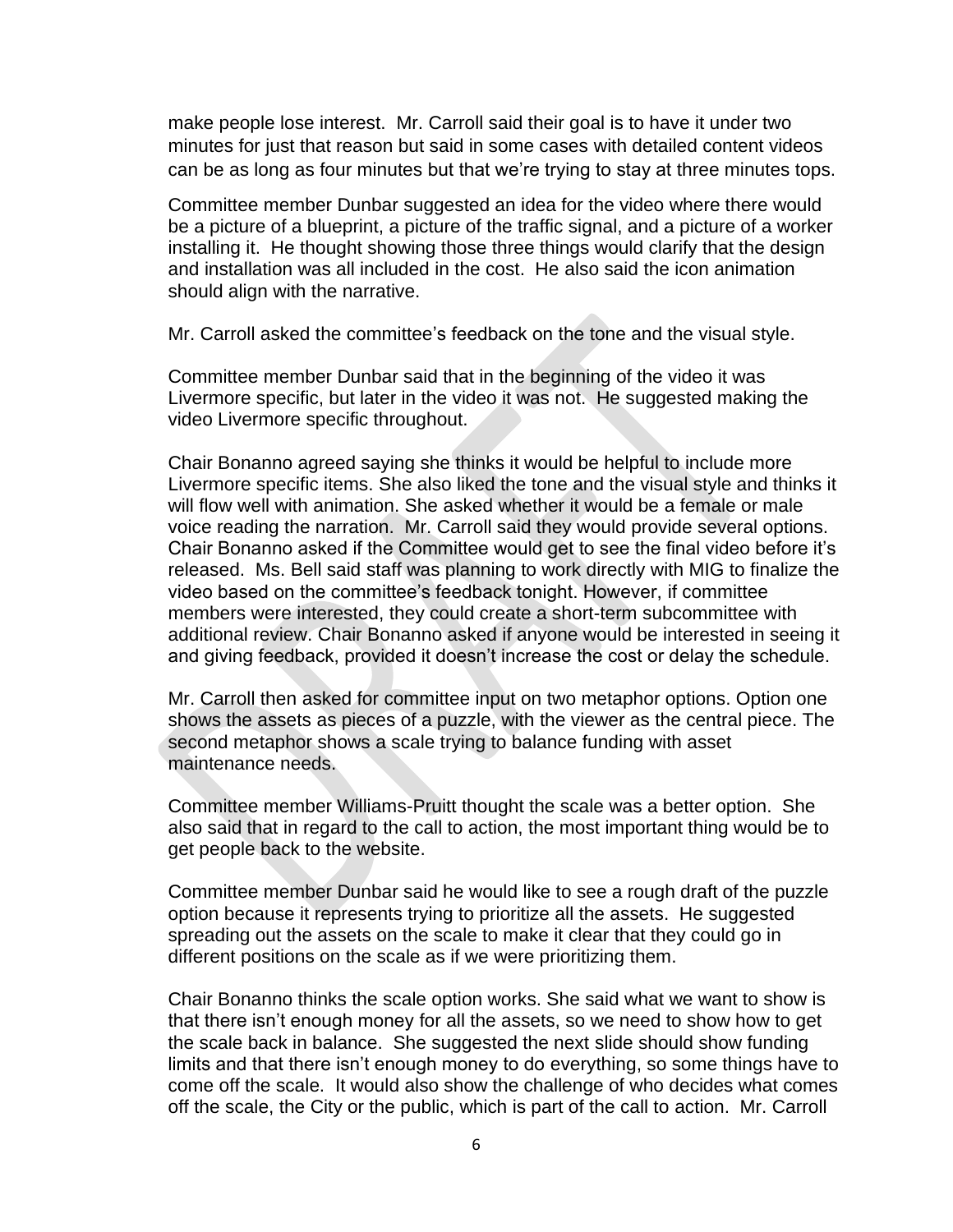said the approach would be to show the scale out of balance, then going into balance by either adding more funding or reducing maintenance needs or removing assets. He said the challenge would be conveying the sense that we were not suggesting to eliminate the asset class entirely.

Committee member Dunbar suggested showing many little buildings and bridges, to indicate that one is being removed. Ms. Bell said we also need to show options including reduced maintenance. Chair Bonanno suggested adding more words to describe what you're seeing. Mr. Carroll agreed, saying seeing words like "reduced level of service" coming in and then fading out could become part of the animation.

Mr. Carroll asked if there were any other ideas for call to action. Committee member Argula asked if one objective is to encourage others to participate in the Council budget process. Ms. Bell reminded the committee that this video should be usable at any time of the year, not just budget time. She thinks future outreach should encourage people to get involved in the budget process and mentioned that the City has new budgeting software that will enable community members to become more involved in the budget process. She envisions working with the Finance Department to more clearly communicate the integration of asset management and the City's budget.

Committee member Dunbar agrees with getting people to the website, but that we should also encourage people to share the video to make sure it is circulated to others that the committee can't reach themselves.

Chair Bonanno added that a goal should also be to get people to the CAMP Outreach Committee meetings to get their voices heard. She also said that committee members should be available to the public as a conduit between the residents and the City. Ms. Bell suggested we should encourage others to present this video and discuss this topic at meetings they attend.

Mr. Carroll asked if anyone had specific ideas on how to distribute the video. Chair Bonanno suggested the "Rolls and Scrolls" segment on TV 30, and possibly buying commercial time at local theaters. Committee member Dunbar suggested using employers in the area. Committee member Argula suggested the City leverage various partnerships such as Livermore Downtown Inc., the Rotary, and the Chamber of Commerce to help spread the word.

6.03 **Discussion Regarding Asset Management Youth Engagement Activity-**Debbie Bell told the committee that staff has been working on a geocache game as a way to engage youth. She explained that a geocache game is a modernday treasure hunt. Using a smart phone, participants read a clue and are given GPS coordinates to a location. Once there, they will search for the geocache (normally a hidden box, but due to COVID-19, we will be using a flyer). Each location provides a QR code for a quiz related to that location. There are five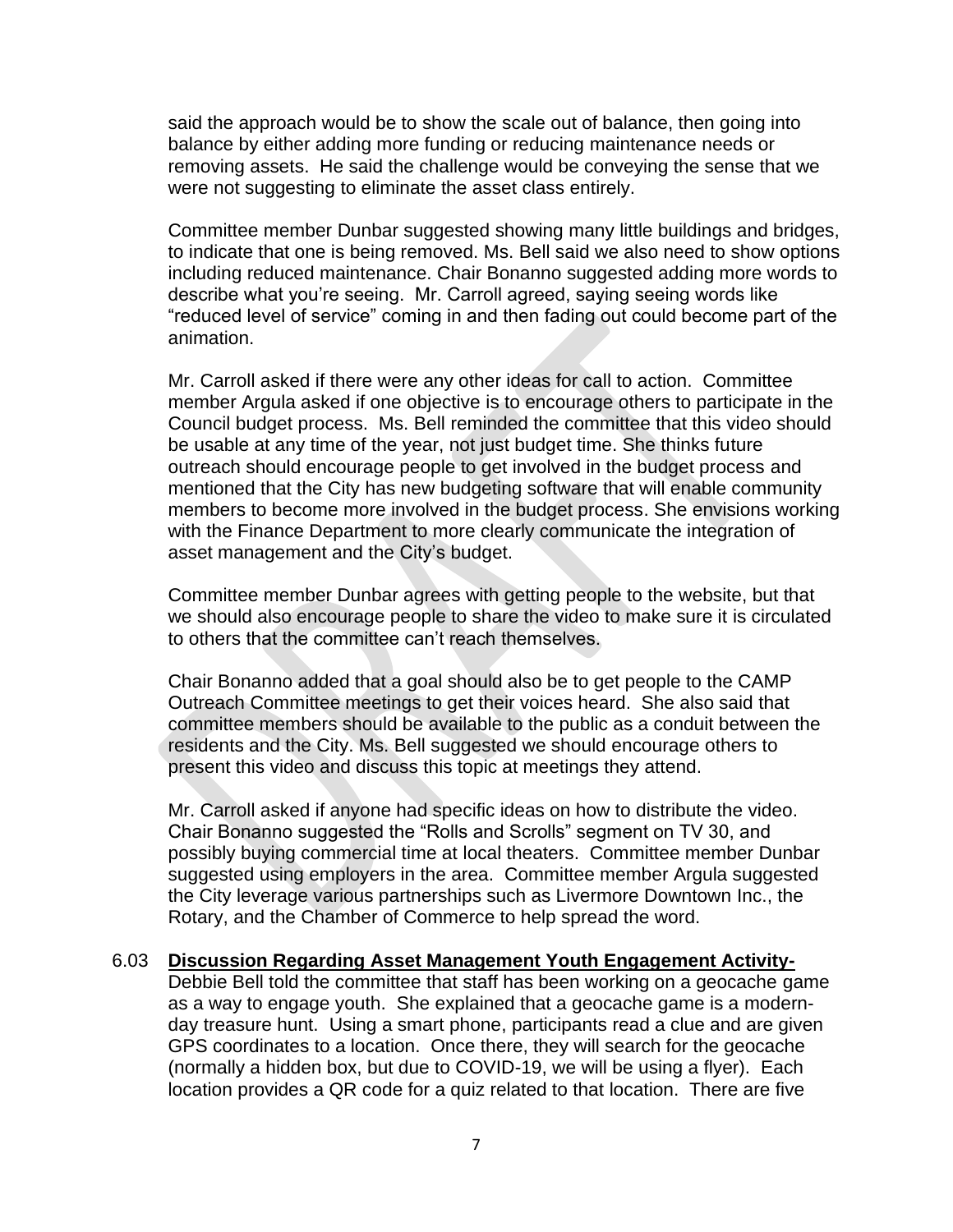locations, and once completed, participants will submit their game cards for a chance to win prizes. L'more the Asset Hound is the mascot for the game. He will help the participants sniff out clues while offering humorous and relatable content. The game is both youth friendly and appropriate for all ages. She said it was a way for kids to learn about assets first-hand by going to places and seeing them. She explained that it was also a creative solution to get adults involved, as everyone is looking for ways to get out of the house. This activity is to educate participants about asset management and reinforce that these are community owned assets. It's intended to raise awareness of the high cost to maintain, repair and replace these assets. It will also explain that City's funding is limited and insufficient to properly maintain all the assets. It will also introduce the concept of enterprise funds (Airport, Water Reclamation Plant) and outside agencies (LARPD, Zone 7), to help people understand that some assets residents assume belong to the City are the responsibility of an outside agency.

Staff plans to advertise the game on the City website as well as the Asset Management website. In addition to social media posts, a flyer and game card will be included in all bags for library curbside pickups. Staff will also work with the school district and the Youth Advisory Committee, as well as CAMP Outreach contacts to get the word out. The goal is to go live sometime during the week of November 2, 2020. The game is scheduled to end January 5, 2021. Staff sent the game out to the Committee members prior to the meeting asked for feedback or comments.

Committee member Williams-Pruitt said she went through the whole game and though it was amazing. She mentioned making sure to reach out to the private schools in the area as well.

Chair Bonanno opened the item to public comments. There were no public comments on the item. She then opened it up to Committee members for questions.

Committee member William-Pruitt noted a grammatical error and asked that it be corrected. She also commented that one of the clues was confusing. Ms. Bell mentioned that Committee member Palajac had already brought up concerns about that location in that it was difficult to find the clue on a crowded street, and it put the participants very close to outdoor diners. Staff is looking for an alternate location in that area.

Ms. Bell then asked the Committee members the following questions and asked for their input:

- Is the game usable, did it function correctly?
- Is the content appropriate?
- How do we encourage participation?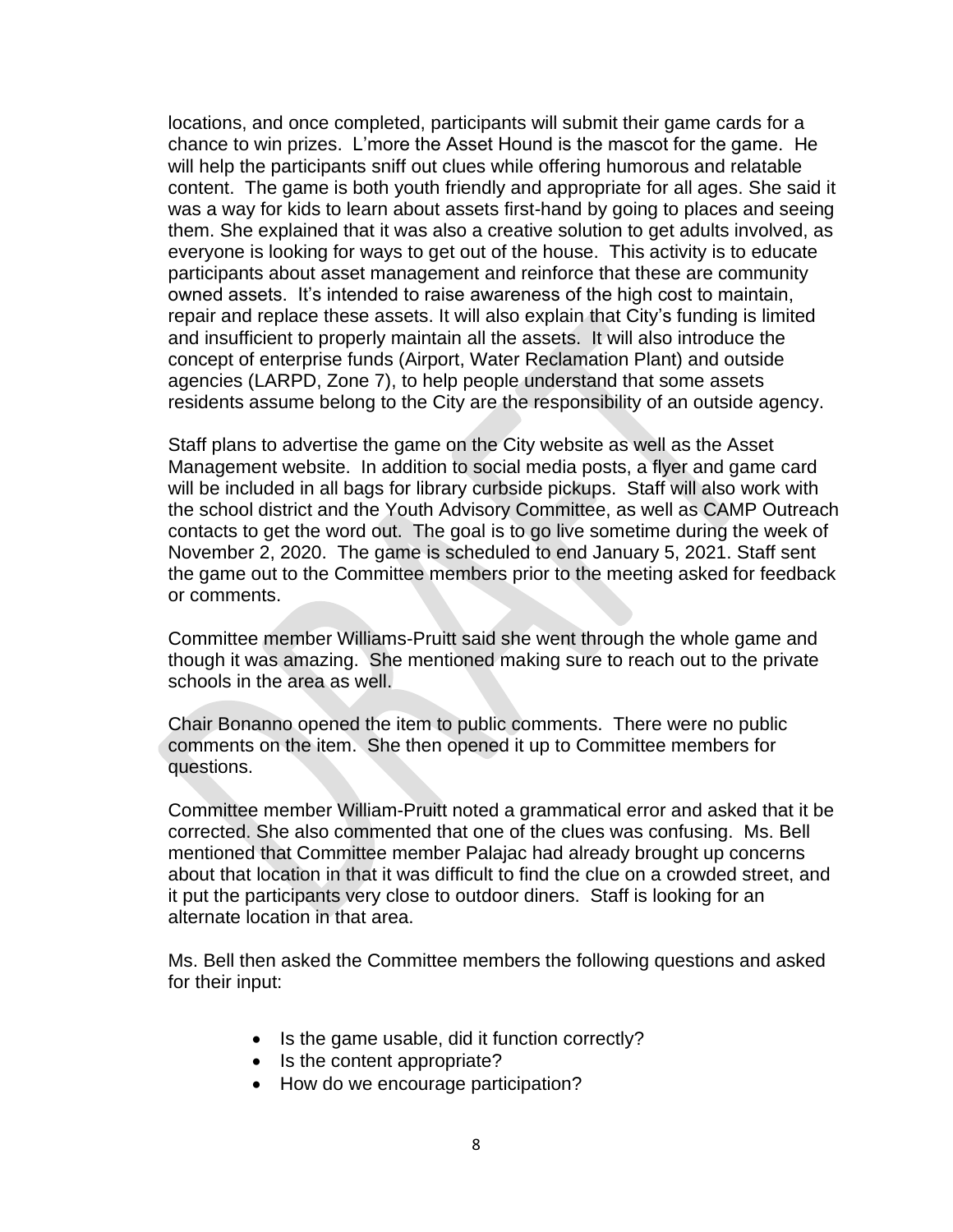Chair Bonanno recognized that someone was trying to type in a comment, but she may not have given enough time. She apologized to the attendee and mentioned that in the future we should think about allowing more time for comments.

Committee member Palajac said he visited all the sites and thought it was a lot of fun, and that he could see families participating. He mentioned that he had sent in comments to staff regarding specifics at one site, and ownership versus maintenance issues.

Committee member Allen thought it was very engaging. She had concerns about highlighting a business and thought we should possibly change that location. Ms. Bell said that was a good point, the clue was in the kiosk outside the building because it was a place the clue could not easily be removed. She said that staff will find a more appropriate location.

Committee member Argula said she loved the game, and that with Livermore being such a dog friendly town, people will love the mascot L'more. She also said there were plenty of public assets downtown and staff shouldn't have a problem finding a different area to post a clue. She asked if the game card was going to be a hard copy or would it be something that people could complete on their phone. She also asked if they could be submitted electronically to avoid contact.

Committee member Palajac suggested another location that would help people avoid crowds, saying that he searched on a Saturday and it was just too crowded in that area.

Committee member Torres suggested making it clear that it is a free and public recreation activity in case someone stumbles upon one of the clues. He also suggested putting the QR instructions on each flyer and instructions on how to get the game card.

Committee member Dunbar said that he also thinks the QR instructions should be on every flyer. He said the instructions did not render correctly in Safari. He said that he was hesitant visiting the first location, saying he didn't know if visitors were allowed. He suggested putting hours on the flyer so people know when then can go. He mentioned that he had a few problems with the second location. He said accessing it via bicycle was challenging, and that if you missed the path, you would be walking in the mud and very wet grass. He suggested moving the location to across the street to the bike trail, as it's a well-traveled location. He suggested putting bike directions on the flyers because Google maps isn't ideal. He also thought putting another location along one of the bike trails would help expose more people and get them interested in playing.

Committee member Argula asked if there were any plans to have additional geocache games, perhaps updated versions every few months. Ms. Bell said that staff has discussed that issue. She said if the game is successful, she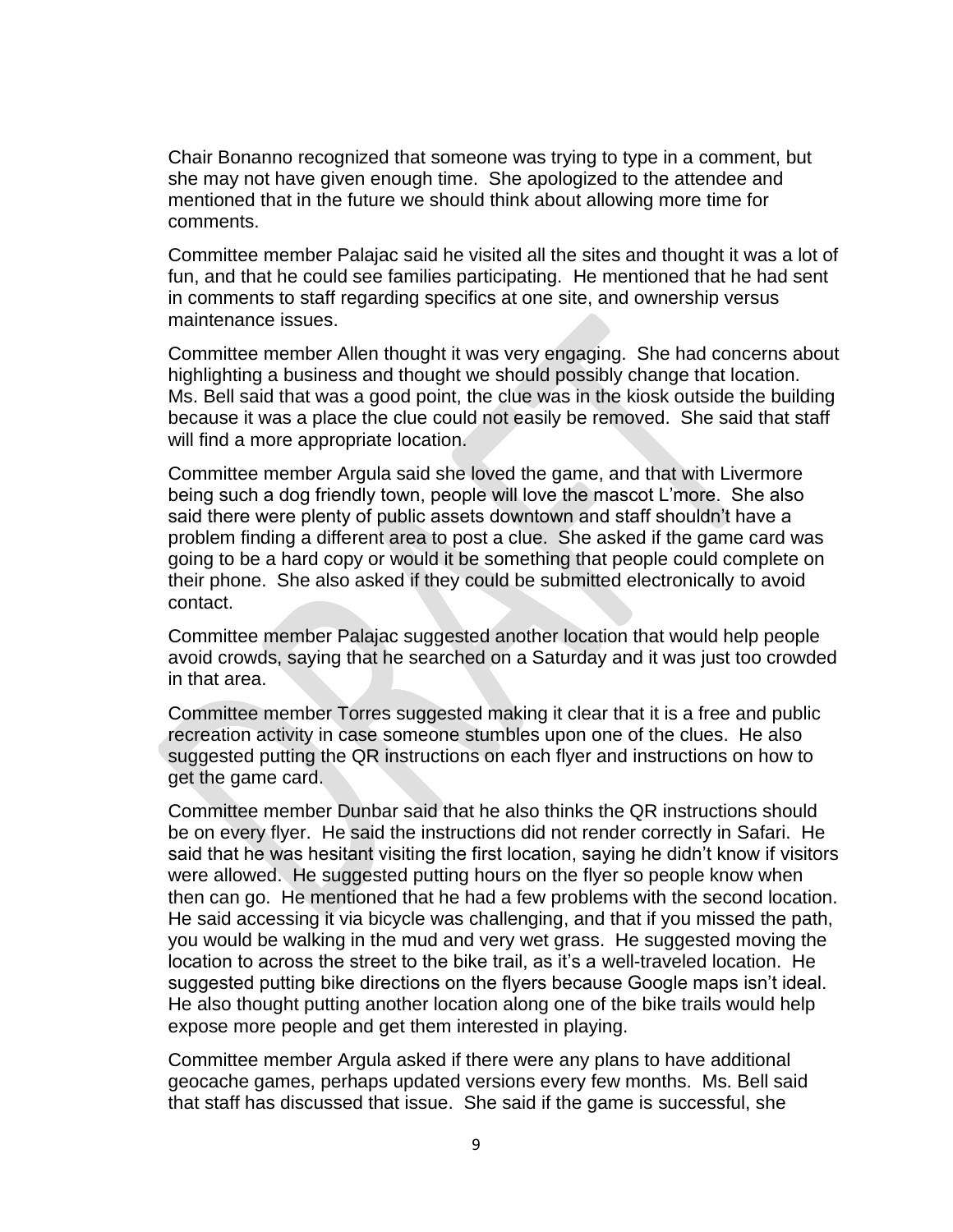envisions other versions in different areas of the City that weren't represented in this version. She said she would need to make sure the participation level was worth the time and the effort it took staff to create the game. She said that pieces of the game can translate into information sharing on the website. She said she envisions the game evolving from this first version and making needed changes for future versions.

Committee member Torres mentioned making being able to submit the game card electronically, and perhaps having a short survey at the end to gather feedback.

Chair Bonanno thanked the committee for their comments and asked Ms. Bell if she was satisfied with the comments. Ms. Bell said she had gained sufficient feedback and reminded the committee members to email her with any additional comments. Chair Bonanno suggested having someone mention the game to the City Council. Ms. Bell said she would be adding the item to the weekly Council update. Chair Bonanno said she would also be willing to speak at an upcoming Council meeting as a member of the committee to spread the word about the game.

6.04 **Discussion Regarding Upcoming Asset Management Outreach Tools and Next Steps-** Debbie Bell told the committee the primary focus will be to continue to work on the geocache game and the video. She said that staff will work on updates to the website. A comment was made at a prior meeting that not every webpage was visible or usable in an effective manner when viewing on a cell phone. She said staff will work to fix that problem. She said work is continuing on fact sheets for the tool kits. Staff will eventually start work on the interactive game.

Ms. Bell told the committee that every two years, the City Council selects their goals and priorities for the upcoming two years. This process will begin again after the elections. Staff puts together memos describing why a topic is important for them to consider adding it to their goals and priorities. Ms. Bell said she will be working to keep asset management as a primary focus for the upcoming Council and told the committee members that as ambassadors of this program, they have the opportunity to speak with Council as well.

There were no public comments on this item.

Committee member Dunbar said that on the website, the email signup is at the bottom of the page, and very small so it is easily missed. He suggested moving it to the top of the page.

Committee member Stamos said he likes the graphics on the website assets page, but that there are no numbers next to the landscape assets. He suggested adding them (i.e. number of parks, trails). He also suggested a page with the timeline of where we started to where we are at now.